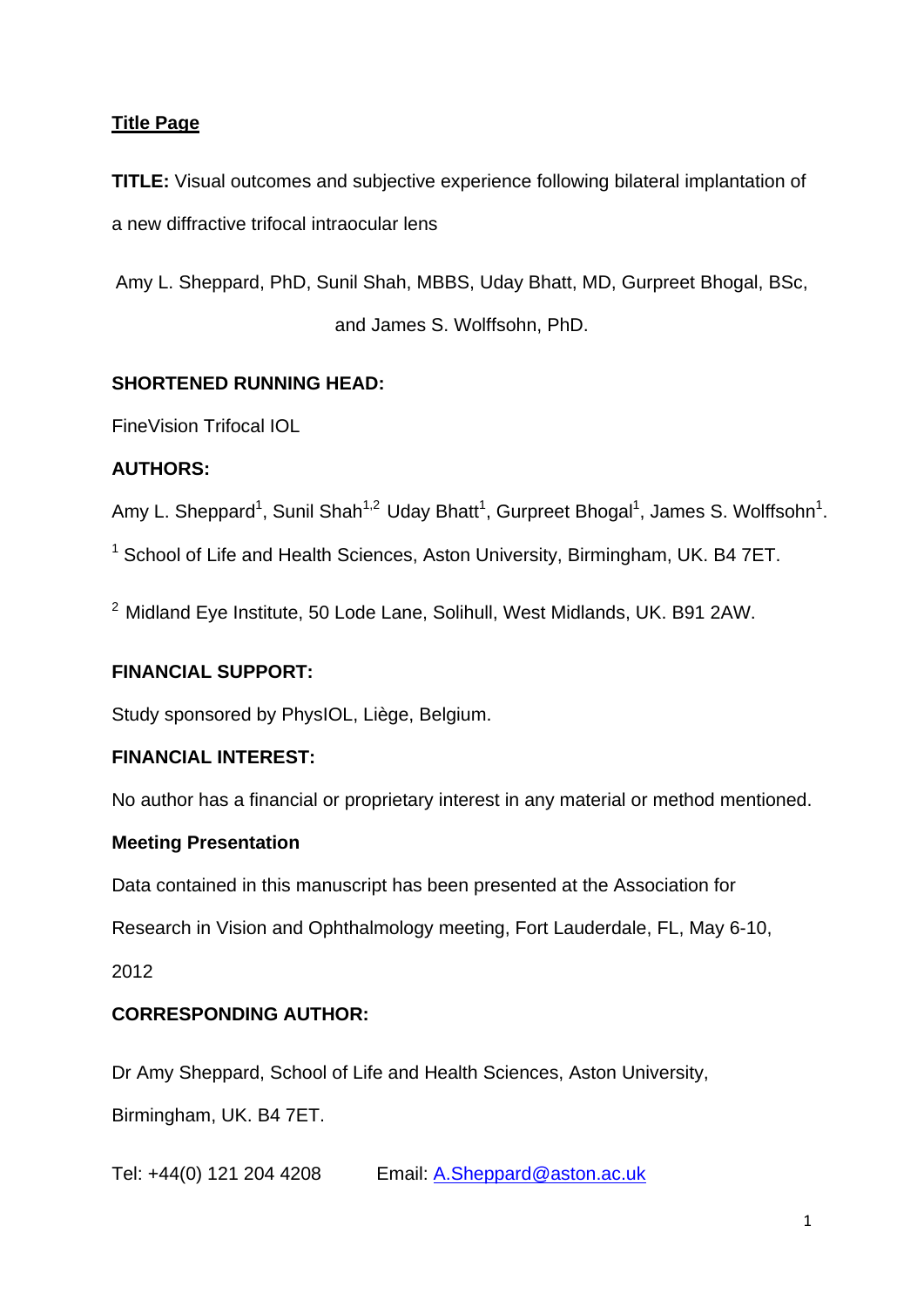#### **Abstract**

**PURPOSE:** To assess clinical outcomes and subjective experience following bilateral implantation of the FineVision trifocal IOL (PhysIOL, Liège, Belgium).

**SETTING:** Midland Eye Institute, Solihull, United Kingdom.

**METHODS:** This prospective observational study included 30 eyes of 15 patients implanted binocularly with the FineVision trifocal IOL. Uncorrected distance visual acuity (UDVA), best-corrected distance visual acuity (CDVA) and manifest refraction were measured 2 months after implantation. Defocus curves were assessed in photopic and mesopic conditions over a range of +1.5 to -4.0D in 0.5D steps, whilst contrast sensitivity function was assessed with the CSV-1000 in phoptic conditions. Halometry was used to measure the angular size of monocular and binocular photopic scotomas arising from a glare source. Patient satisfaction with unaided near vision was assessed using the NAVQ questionnaire.

**RESULTS:** Mean monocular and binocular CDVAs (logMAR) were 0.08±0.08 and 0.06±0.08, respectively. Defocus curve testing showed an extended range of clear vision from +1.00 to -2.50 D defocus, with a significant difference in acuity between photopic and mesopic conditions only at -1.50 D defocus. Photopic contrast sensitivity was significantly better binocularly rather than monocularly at all spatial frequencies. Halometry showed a glare scotoma of similar mean size to previous reports with multifocal and accommodating IOLs; there were no subjective complaints of dysphotopsia. Mean NAVQ Rasch score for satisfaction with near vision was 15.9±10.7 Logits.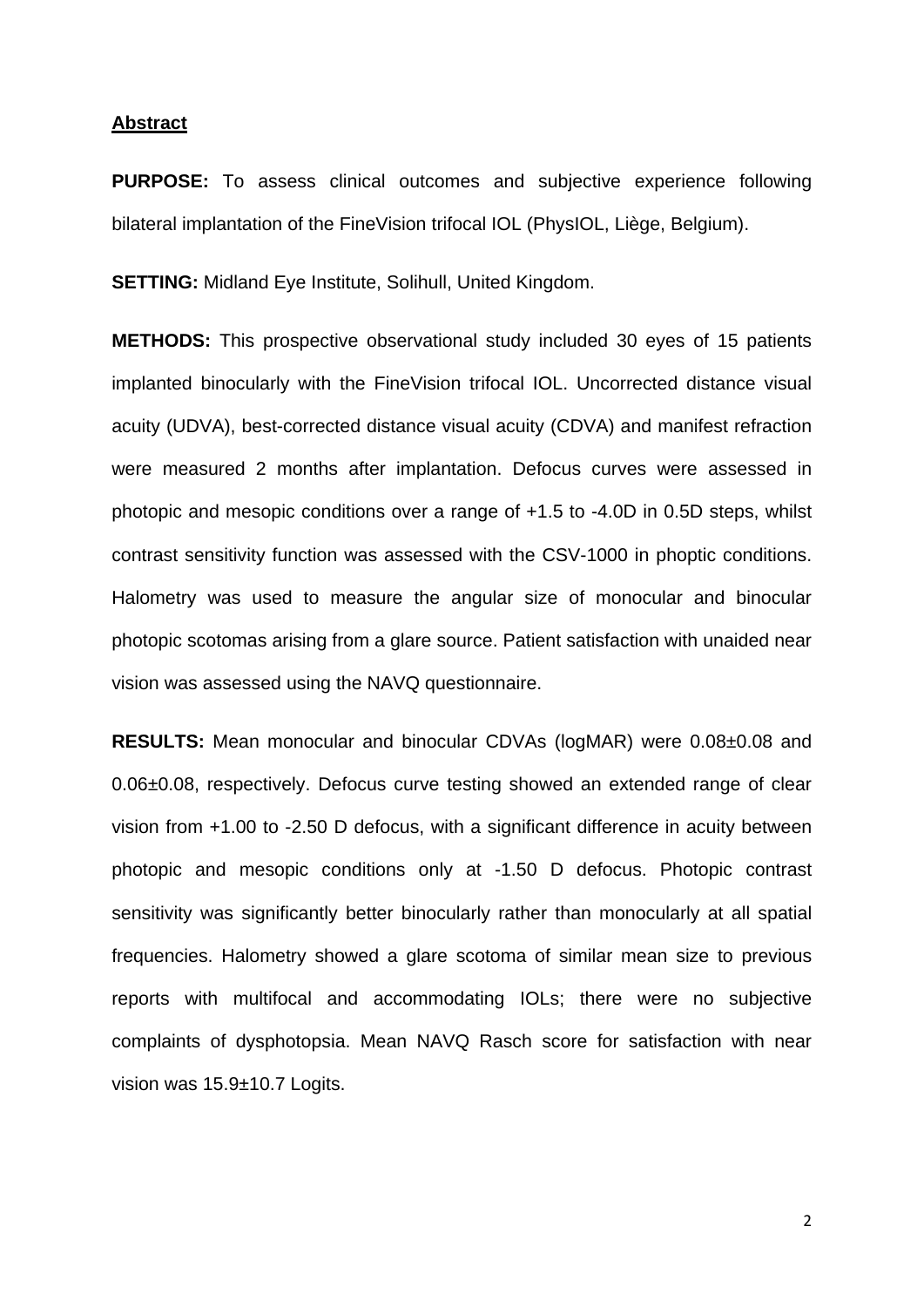**CONCLUSION:** The FineVision IOL implanted binocularly produced good distance visual acuity and near and intermediate visual function. Patients were very satisfied with their unaided near visual ability.

**KEYWORDS:** trifocal IOL, FineVision, cataract surgery, diffractive IOL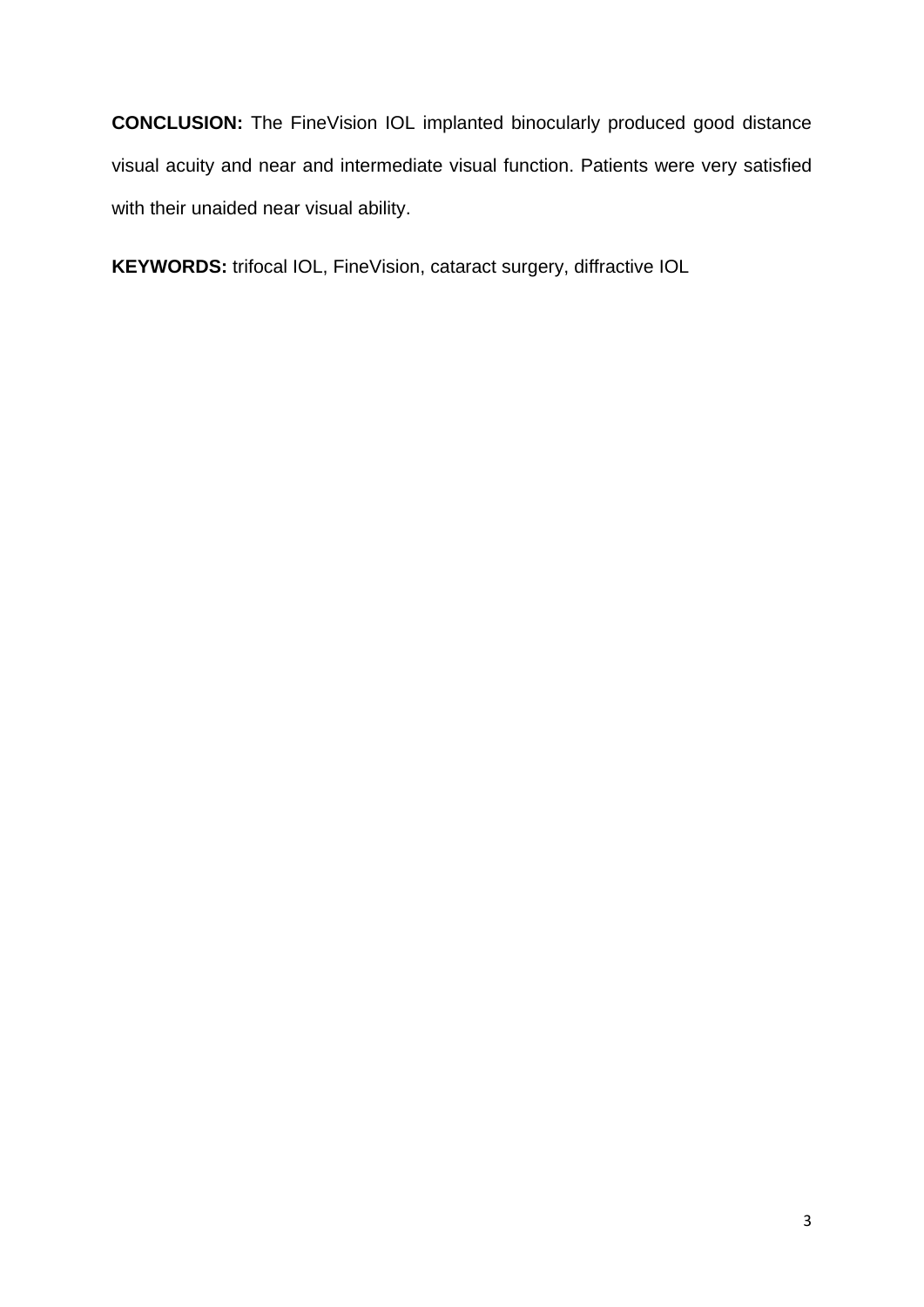#### **Introduction**

Multifocal intraocular lenses (IOLs) are becoming more widely used as patients increasingly seek spectacle independence following cataract surgery.<sup>1, 2</sup> Optical principles of multifocal IOLs include diffractive, zonal refractive and aspheric designs, and the design may have a significant impact on post-operative visual outcomes. Diffractive IOLs are based on the Huygens-Fresnel principle, where concentric rings on the optic surface typically generate two foci (distance and near), with a proportion of incident light lost at higher orders of diffraction.<sup>3</sup> Numerous previous studies<sup>4-6</sup> have demonstrated that diffractive IOLs can provide good distance and near visual acuity, despite the loss of some energy. However, patients may still be dependent upon spectacles for intermediate vision following implantation of bifocal diffractive  $IOLs.<sup>6-8</sup>$ 

A combination of two diffractive profiles can provide three foci for an intraocular lens. Gatinel *et al.<sup>9</sup>* described a trifocal IOL design featuring a diffractive pattern on the anterior optic surface, consisting of alternating diffractive steps of different heights. The two specific diffractive patterns result in foci for distance, intermediate (+1.75 D add) and near (+3.50 D add) vision. PhysIOL (Liège, Belgium) have utilised this trifocal design in the FineVision IOL, which received Confomité Européenne status in February 2010. The IOL features an apodized optic, with decreasing step height from the centre to the periphery, resulting in variable distribution of light energy to far/ intermediate/ near vision with changing pupil diameter.<sup>10</sup> The proportion of incident light directed to far vision is greater than for near or intermediate at all pupil diameters, and rises with pupil size to increase distance vision dominance.

Very little published data exists regarding *in vivo* clinical outcomes with trifocal IOL designs. Vokresenskaya *et al.<sup>11</sup>* described initial results from implantation of 36 eyes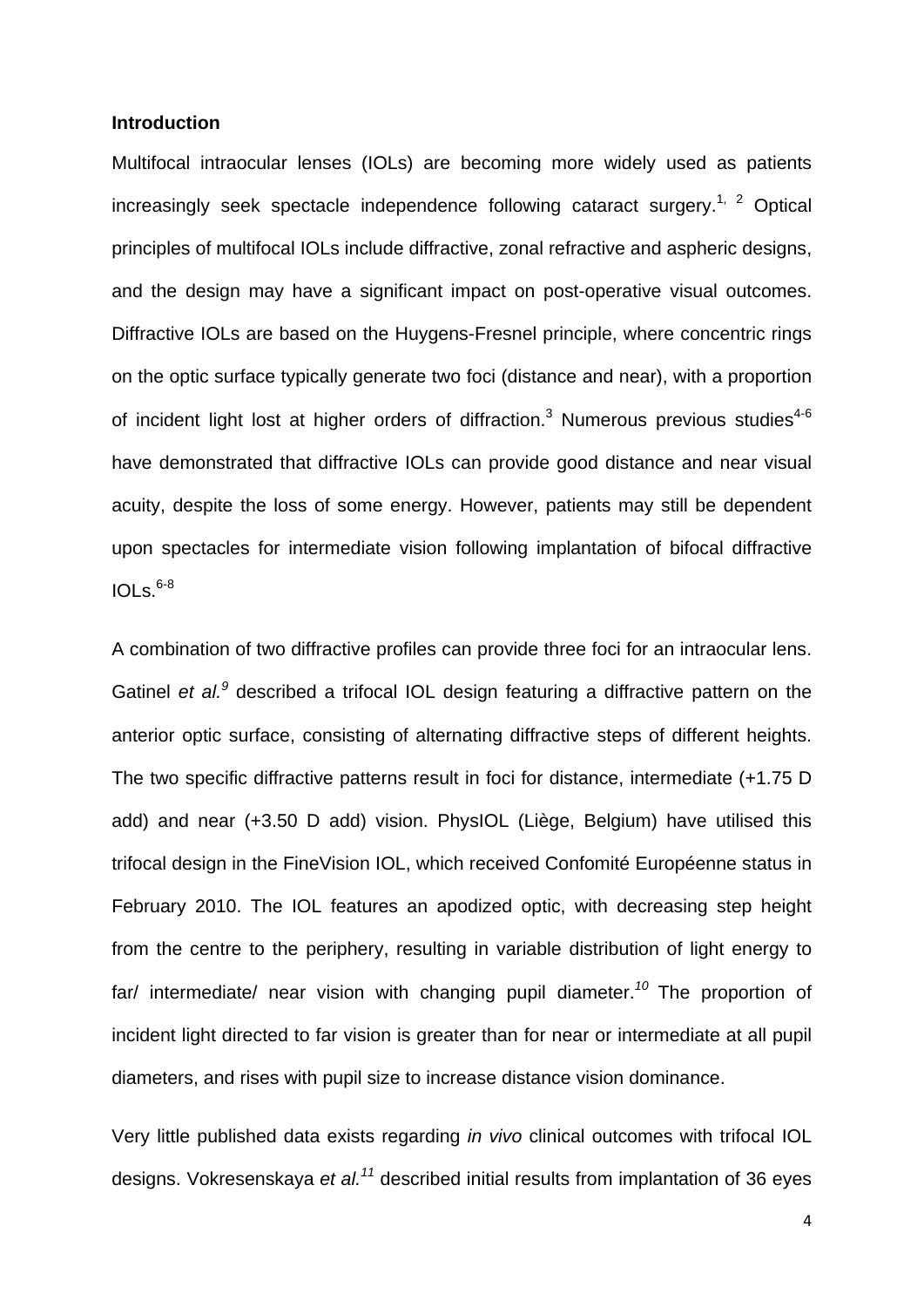(of 28 patients) with the MIOL-Record trifocal IOL (Reper NN, Nizhny Novgorod, Russia), determining good distance, intermediate and near acuity, but with frequent subjective reports of haloes (25 %), glare (16.7 %) and night-time difficulties (22.3 %). Dysphotopsia is commonly associated with multifocal IOLs as a consequence of simultaneous multiple image formation, with a tendency to become less problematic over time as neuroadaptation progresses.<sup>11-13</sup> Furthermore, one recent French paper<sup>14</sup> described preliminary post-operative outcomes in 10 patients implanted with the FineVision diffractive trifocal IOL, reporting good binocular outcomes.

The purpose of the present study was to evaluate visual and subjective outcomes with the FineVision trifocal IOL. The study is one of very few reports to date regarding the use of trifocal IOLs, and to the best of our knowledge, represents the largest cohort evaluated with the FineVision IOL. Given the association between multifocal IOLs and photic phenomena, and previously published data indicating that visual performance may be improved with bilateral rather than unilateral implantation of multifocal IOLs,<sup>2, 15, 16</sup> all patients were implanted bilaterally with the FineVision IOL, and within the protocol, the size of the glare area was determined using a simple halometry technique *[Buckhurst PJ et al. Evaluation of Dysphotopsia with Multifocal Intraocular Lenses. Presented at the Association for Research in Vision and Ophthalmology. 5th May 2011, Fort Lauderdale, FL]*.

### **Patients and Methods**

This prospective interventional study included 30 eyes of 15 patients undergoing routine cataract surgery, between July and October 2011, with implantation of the FineVision trifocal IOL. All study procedures were conducted at Midland Eye Institute, UK, and approval for the investigation was obtained from the local ethics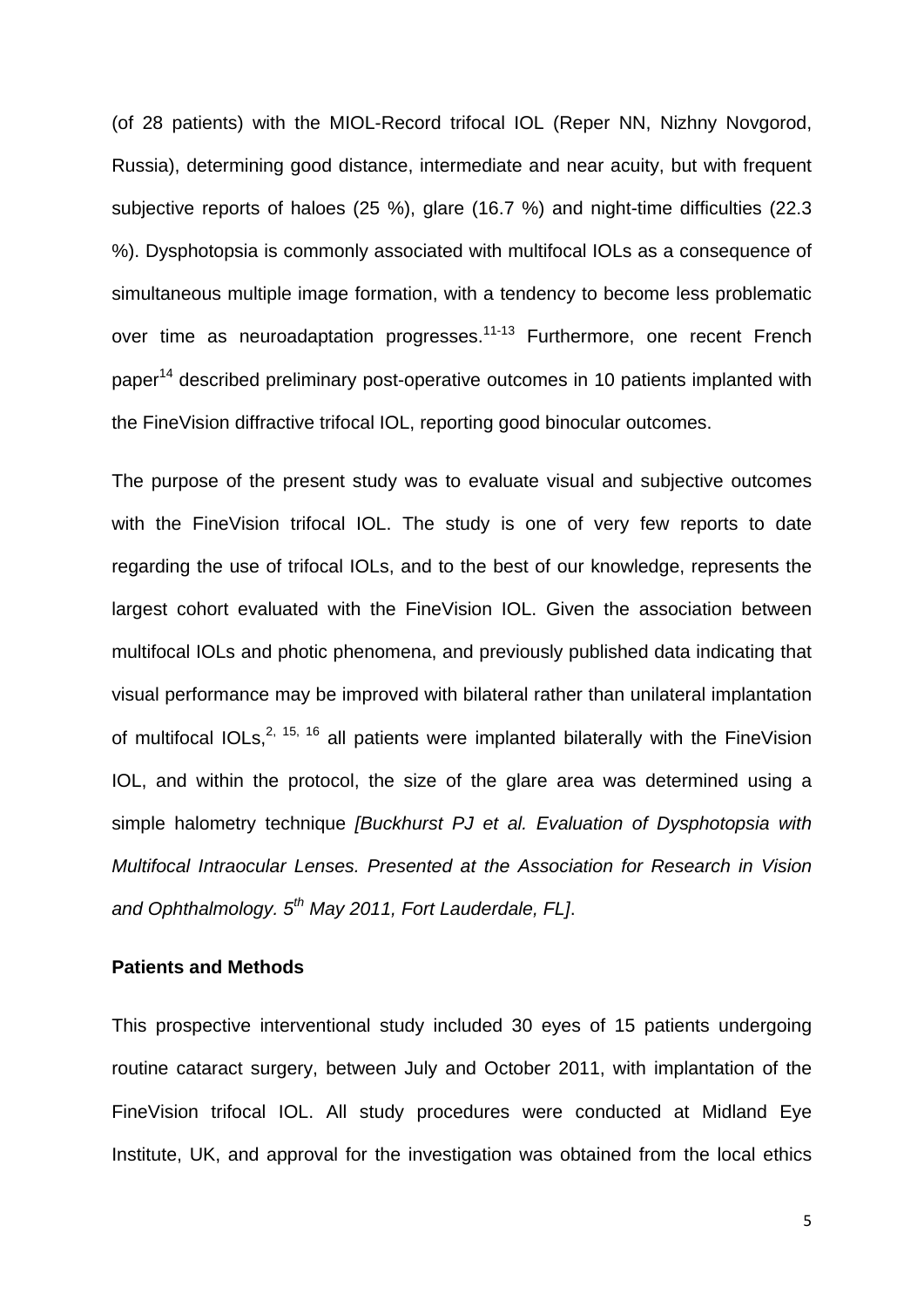committee. The research adhered to the Declaration of Helsinki, and informed consent was obtained from all patients prior to participation, after explanation of the nature and possible consequences of the study.

Patients with bilateral visually significant cataract, scheduled for routine phacoemulsification cataract surgery and IOL implantation were enrolled in the study. Exclusion criteria included ocular disease other than cataract and previous ocular surgery or inflammation. All patients underwent cataract surgery under topical anaesthesia, performed by a single experienced surgeon (SS), using a standard sutureless microincision phaco-emulsification technique. The IOL was implanted into the capsular bag via a single use injection system (MicroSet, PhysIOL, Liège, Belgium). Post operatively, topical therapy included a combination of antibiotic and steroidal agents. Second eye surgery took place within 6 weeks of the initial operation.

#### *Intraocular lens*

The FineVision IOL is a single piece, aspheric diffractive trifocal IOL, composed of 25 % hydrophilic acrylic material. The overall IOL diameter is 10.75 mm, with a 6.15 mm optic. FineVision is available in powers from +10 D to +30 D, in 0.50 D steps. The intermediate and near vision add powers are +1.75 D and +3.50 D, respectively.<sup>10</sup> The optic features a combination of two diffractive structures on the anterior surface, with asymmetric light distribution between the three resultant useful foci; for a 20.0 D FineVision IOL and a 3.0 mm pupil diameter, the light energy distribution to distance, near and intermediate vision is 42 %, 29 % and 15 %, respectively.<sup>9</sup> Approximately 14 % of light energy is lost at higher orders of diffraction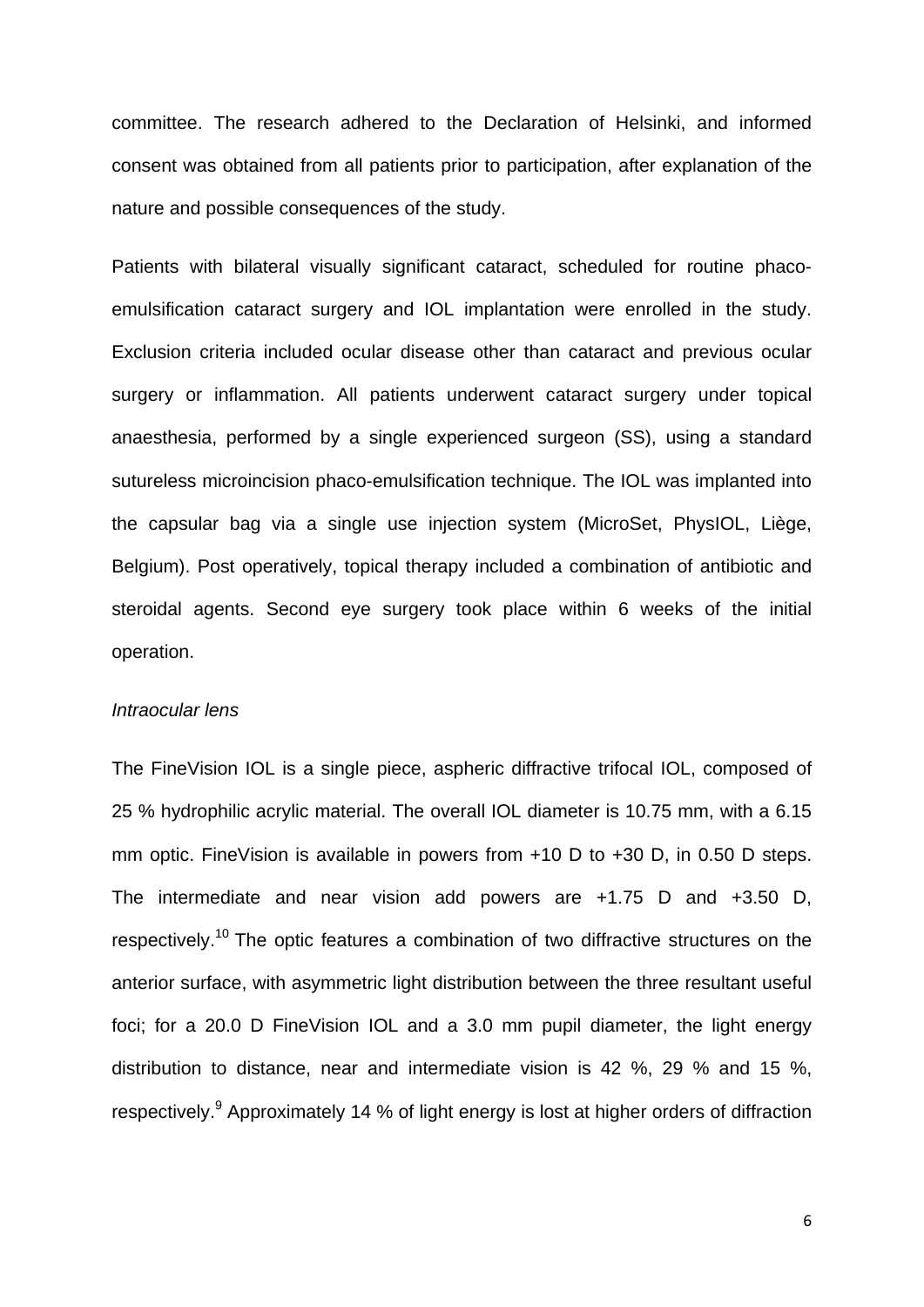with FineVision, compared to 18 % with typical bifocal refractive designs. $3$  The apodized optic increases the proportion of light directed to far vision with pupil size.

……………………………..Insert Figure 1 here………………………………..

#### *Post-operative assessment*

In addition to routine post-operative checks, patients were evaluated at 2 months following second eye surgery. At this visit, manifest refraction and logMAR uncorrected (UCVA) and corrected (CDVA) distance visual acuities were recorded. Binocular defocus curve testing was performed in photopic (85 candelas [cd]/ $m^2$ ) and mesopic (5 cd/m<sup>2</sup>) conditions, from  $+1.50$  to -4.00 D of defocus, in 0.50 D steps, with randomisation of test chart letters (using Thomson Test Chart XPert, Thomson Software Solutions, Hertfordshire, UK) and defocus levels. Defocus lenses were inserted into a trial frame, accounting for the manifest distance refractive error and magnification effects were accounted for in the analysis. Contrast sensitivity was measured monocularly and binocularly under photopic conditions, at spatial frequencies of 3, 6, 12 and 18 cpd, using the CSV-1000 contrast test (VectorVision, Ohio, USA).

Halometry was used to measure the size of the glare area for each patient monocularly and binocularly, under mesopic (5 cd/m<sup>2</sup>) conditions. A bright LED with (colour temperature 3200 K), mounted at the end of a black telescopic arm, was positioned in the centre of a flat screen monitor. Bespoke software allowed a letter (equivalent to 0.3 logMAR) to be moved along 45 degree meridians from the edge of the screen towards the glare source, on a black background. The letter presented changed randomly as it moved towards the glare source; the patient was asked to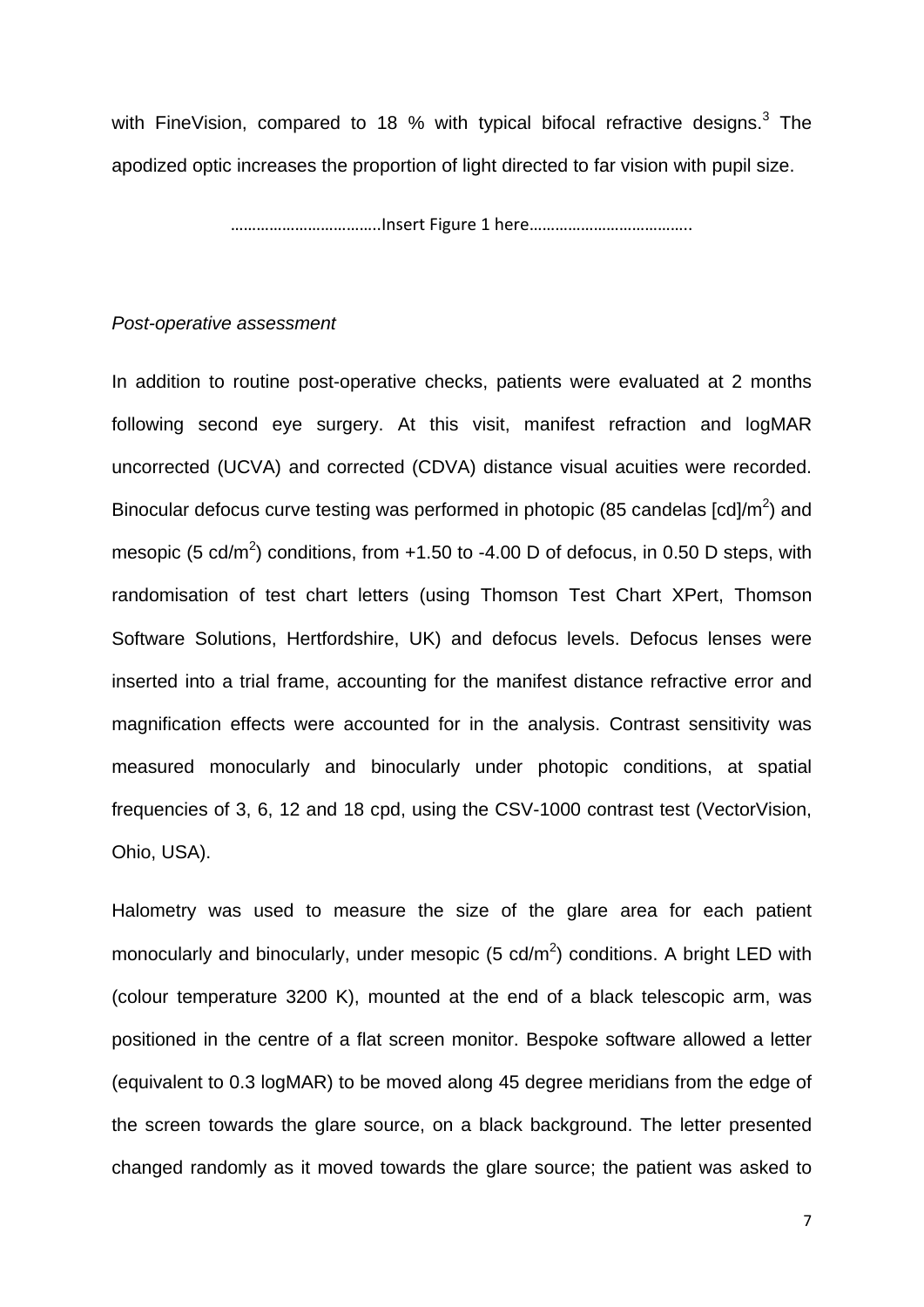identify each letter, and the eccentricity of the closest location to the LED at which the patient could correctly identify the letter was recorded. The procedure was repeated for each of the 8 meridians (in random order), allowing the size of the photopic scotoma associated with the trifocal IOL to be determined.

To assess subjective satisfaction with near vision function, patients completed a validated 10-item questionnaire (Near Activity Visual Questionnaire; NAVQ).<sup>17</sup> The NAVQ is designed for the evaluation of presbyopic corrections, and requires patients to indicate their level of difficulty performing common near/ intermediate vision tasks without the use of reading spectacles (where  $0 =$  no difficulty, and  $3 =$  extreme difficulty), and to rate overall satisfaction with their near vision (where  $0 =$  completely satisfied, and 4 = completely unsatisfied). The summated score from the main body of 10 questions is adjusted to a Rasch score (from 0 to 100 Logits) using a conversion table, such that 0 indicates no difficulty at all with any near tasks, and 100 indicates extreme difficulty with all near activities.

#### **Results**

The mean age of the 15 patients (7 female) was  $69.8 \pm 10.0$  years (range 52 to 86 years). All patients underwent uneventful cataract surgery on both eyes, with second eye surgery within 6 weeks of the first. The IOLs were well centred in all eyes, and no pupil distortion/ iris trauma occurred.

Table 1 details the means and standard deviations of monocular and binocular distance visual acuities, and also the distance vision efficacy. The mean monocular refractive correction was  $0.27 \pm 0.36$  D sphere (range -0.25 to +1.00 D) and -0.48  $\pm$ 0.45 D cylinder (range 0 to -1.50 D). Figure 2 shows the binocular mean defocus curves under photopic and mesopic conditions. In both lighting conditions, optimum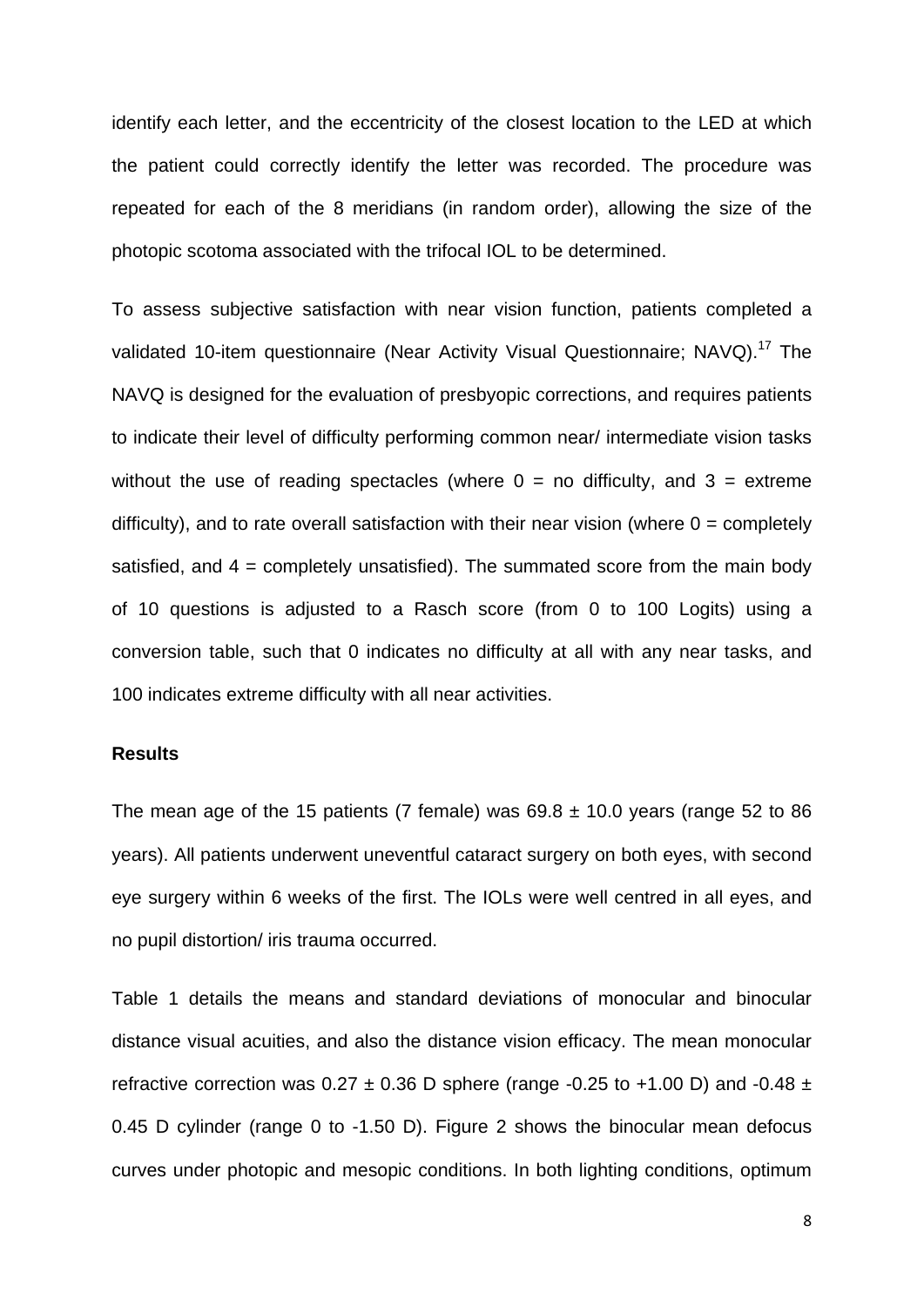visual acuity results were obtained at 0.00 D defocus (equivalent to distance vision viewing), with a second "peak" at -2.50 D (equivalent to near viewing at 40 cm). No distinct peak in the intermediate zone was present for either of the lighting levels, although the range of clear vision (0.3 logMAR or better) extended from +1.00 to - 2.50 D of defocus, with no sharp drop in acuity in the intermediate zone for the photopic condition. Although mean visual acuities were generally better in the photopic testing condition, the differences between lighting conditions were not significant, except at -1.50 D defocus ( $P = 0.008$ ), corresponding to an intermediate viewing distance.

……………………………..Insert Table 1 here………………………………..

……………………………..Insert Figure 2 here………………………………..

Figure 3 shows the monocular and binocular distance  $log_{10}CS$  under photopic conditions. Binocular contrast sensitivity values were significantly better than monocular values at all spatial frequencies tested (*P* < 0.05). No significant differences between contrast sensitivity values between right and left eyes were found at any spatial frequency (*P* > 0.05).

………………………………Insert Figure 3 here…………………………..

Postoperatively, no patients reported adverse photic phenomena. Figure 4 illustrates the halometry results, with the magnitude of the mean monocular and binocular photopic scotomas, measured under mesopic conditions shown. The mean photopic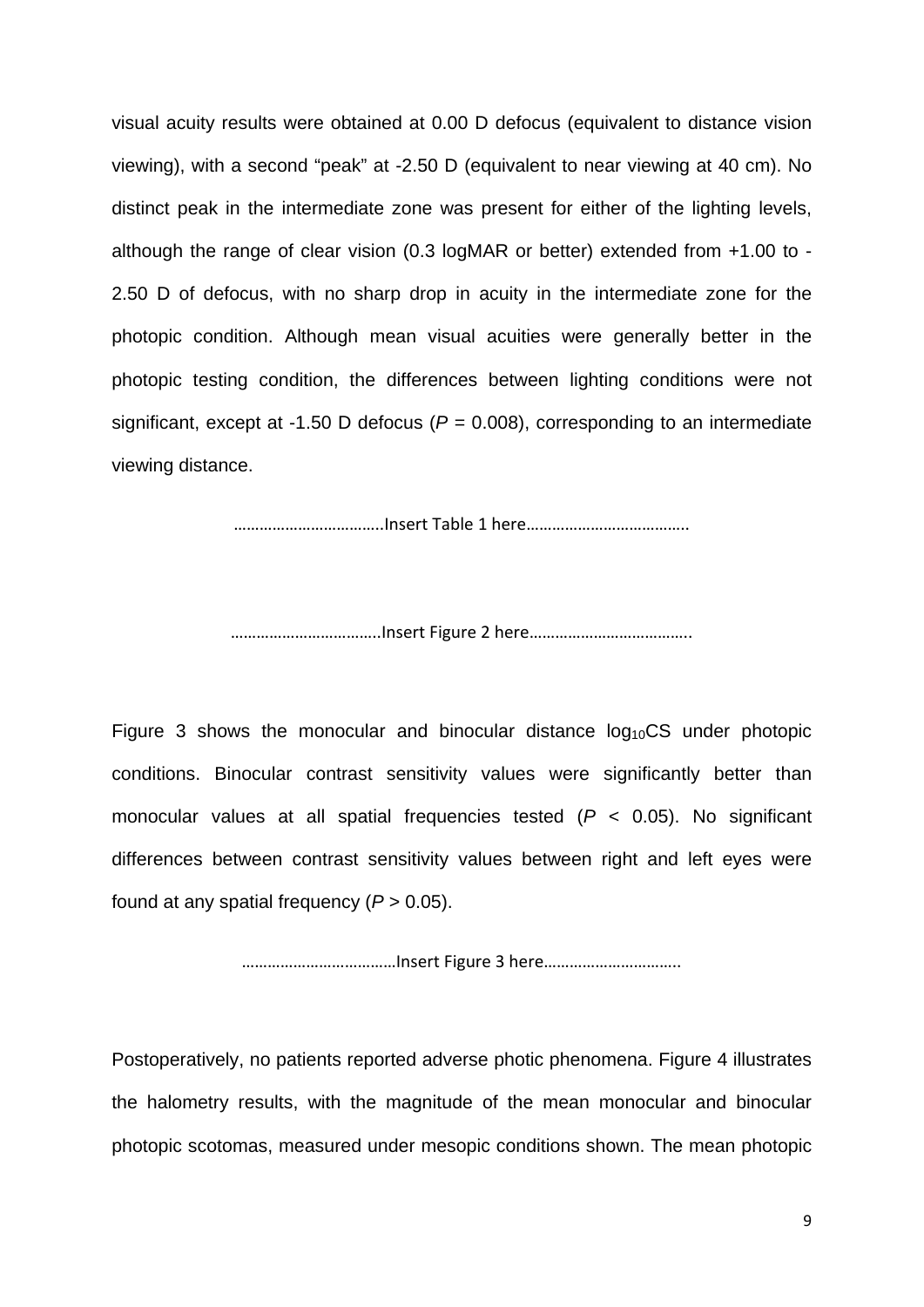scotomas are generally uniform in shape, extending binocularly between  $0.69 \pm 0.24$ degrees and  $1.03 \pm 0.20$  degrees for all 8 meridians.

………………………………Insert Figure 4 here…………………………..

NAVQ scores for subjective satisfaction with near vision were high, with a mean Rasch score of 15.9  $\pm$  10.7 Logits (0 = completely satisfied, 100 = completely unsatisfied; range 0 to 33.3). The final NAVQ item, rating overall satisfaction with near vision (from 0, completely satisfied, to 4, completely unsatisfied) resulted in a mean score of 0.7 (range 0 to 2).

#### **Discussion**

Multifocal IOLs are becoming more widely used as patients undergoing cataract surgery/ lens exchange have increasing functional expectations and a desire for post-operative spectacle independence.18-20 Current diffractive multifocal IOLs typically provide good vision at distance and near<sup>1, 20, 21</sup> but have the disadvantages of bifocal design, potentially leading to intermediate vision difficulties.<sup>9, 10</sup> e.g. during computer use, and are associated with frequent complaints of dysphotopsia.<sup>5, 22</sup> This study evaluated both post-operative visual outcomes and patient satisfaction with the FineVision IOL, a new diffractive trifocal IOL design.<sup>9</sup>

To the best of our knowledge, this is one of only two studies to report clinical outcomes of a cohort implanted binocularly with a diffractive trifocal IOL design. The mean monocular UDVA (0.19  $\pm$  0.09) and CDVA (0.08  $\pm$  0.08) results are similar to the values reported by Voskresenskaya *et al*. 11 (mean UDVA and CDVA of 0.13 and 0.07, respectively; converted from decimal values) with predominantly monocular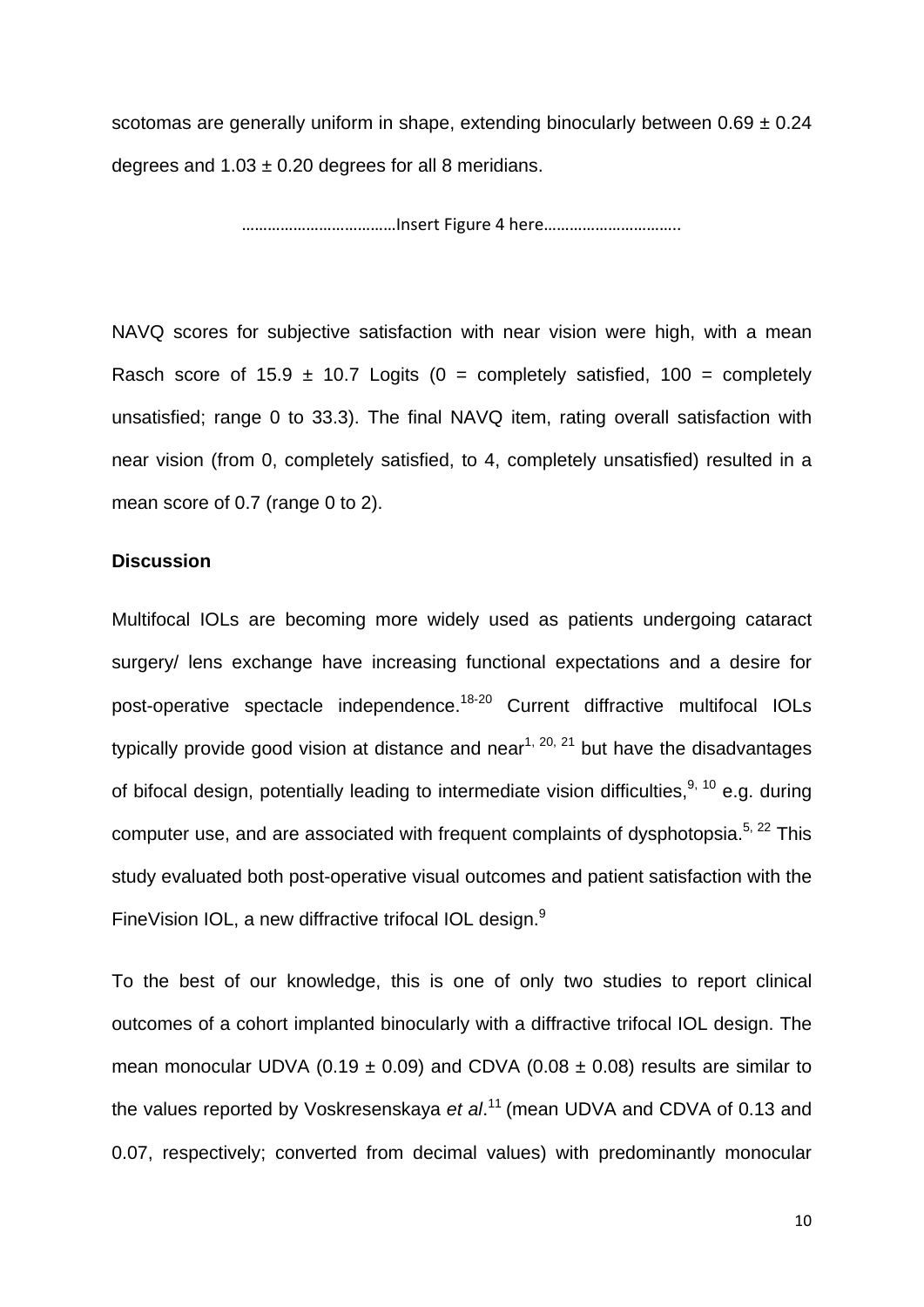implantation of the MIOL-Record. Furthermore, the study visual acuity outcomes are comparable to those achieved with several bifocal-design diffractive  $IOLs.$ <sup>1, 5, 21</sup> However, both our mean binocular UDVA and CDVA are lower than reported by Lesieur (mean  $0.00 \pm 0.01$  and  $0.00 \pm 0.00$ , respectively) with the same IOL; it is likely that this difference is due to the older population examined in the present study (69.8  $\pm$  10.0 years, compared to 59.3  $\pm$  4.1 years). The optical performance of the human eye is known to decline with age, $^{23}$  with a resultant reduction in visual acuity for both elderly phakic and pseudophakic individuals. $24,25$ 

The mean and range of post-operative refractive cylinders in the present study (-0.48 ± 0.45 D, and 0 to -1.50 D) closely agree with several previously published studies that have investigated clinical outcomes with IOLs featuring diffractive profiles.<sup>2, 5, 21</sup> Fernández-Vega *et al.* <sup>2</sup> reported mean post-operative refractive cylinders of -0.51 ± 0.78 D with the Acri.Tec 447D IOL, whilst Alió *et al.*<sup>5</sup> identified a mean of -0.46  $\pm$ 0.46 D (range 0 to -1.50 D) with the Acri.Lisa 366D. In future, toric trifocal designs could provide a predictable solution for patients with significant pre-operative corneal astigmatism, rather than limbal or corneal relaxing incisions, or excluding significant astigmats.

Binocular defocus curve testing indicated an extended range of clear vision, rather than distinct peaks corresponding to the 1.75 and 3.50 additions. Mean VA was 0.3 logMAR or better from +1.00 to -2.50 D defocus in both photopic and mesopic conditions, with no peak in VA apparent in the intermediate zone. Such a finding may be expected, given the asymmetric light distribution of the FineVision, with a relatively small proportion of light available for intermediate vision compared to distance and near (e.g. 42%, 29% and 15% directed to distance, near and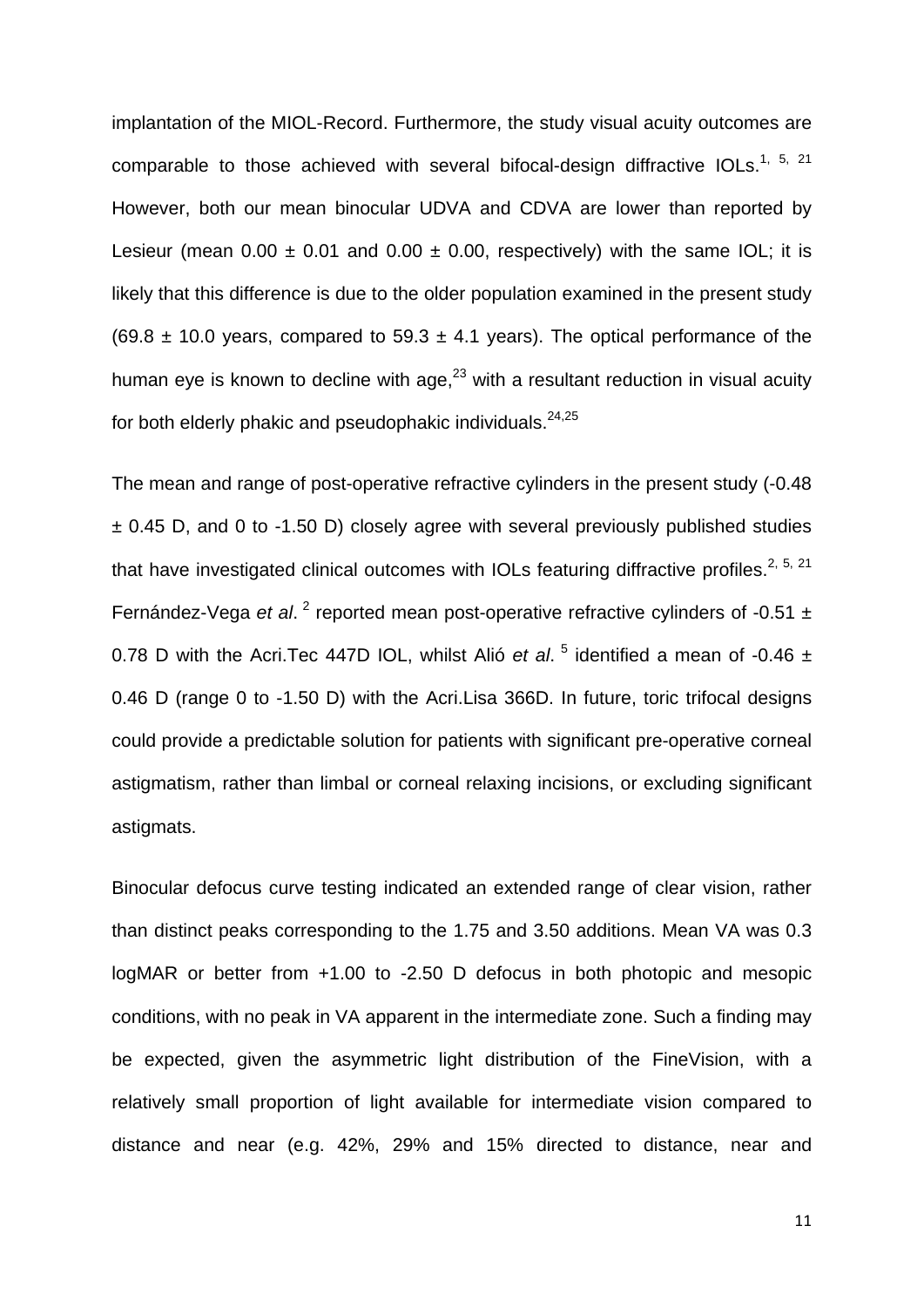intermediate foci, respectively, for a 3.0 mm pupil<sup>9</sup>). As pupil size increases, a greater proportion of light is directed to the distance focus due to the apodized optic, such that for a 5.0mm pupil, only approximately 5% of light is available for intermediate vision. The reduced light available for intermediate vision with larger pupil sizes is likely to be the cause of the significantly poorer visual acuity in mesopic compared to photopic conditions at -1.50 D defocus. No significant differences in VA between mesopic and photopic conditions were found at any of the other defocus levels tested.

In this study, binocular contrast sensitivity values were significantly higher than monocular values at all spatial frequencies. The well-known effect of binocular summation explains the difference between monocular and binocular results, and is in agreement with previous reports of diffractive IOL outcomes, where several authors have advised on binocular implantation to optimise contrast sensitivity.<sup>2, 16, 26</sup> Multifocal IOLs have previously been reported to cause up to a 50% reduction in contrast sensitivity,<sup>27</sup> however, our monocular contrast sensitivity values were within the normal range for older adults described by Pomerance and Evans, $^{28}$  obtained with the CSV-1000, but slightly below their mean values; this could also be partly due the older cohort in the present study (mean age 69.8± 10.0 years in the present study, compared to  $63.9 \pm 12.2$  years for Pomerance and Evans) and normal agerelated retinal and neural changes.<sup>29, 30</sup>

Photic phenomena frequently associated with multifocal IOLs including glare, haloes and positive dysphotopsia may impact on quality of life,  $31$  and are approximately 3.5 times more common with multifocal, compared to monofocal,  $IOLs$ <sup>32</sup> In the present study, no patients reported photic phenomena, suggesting that the design of the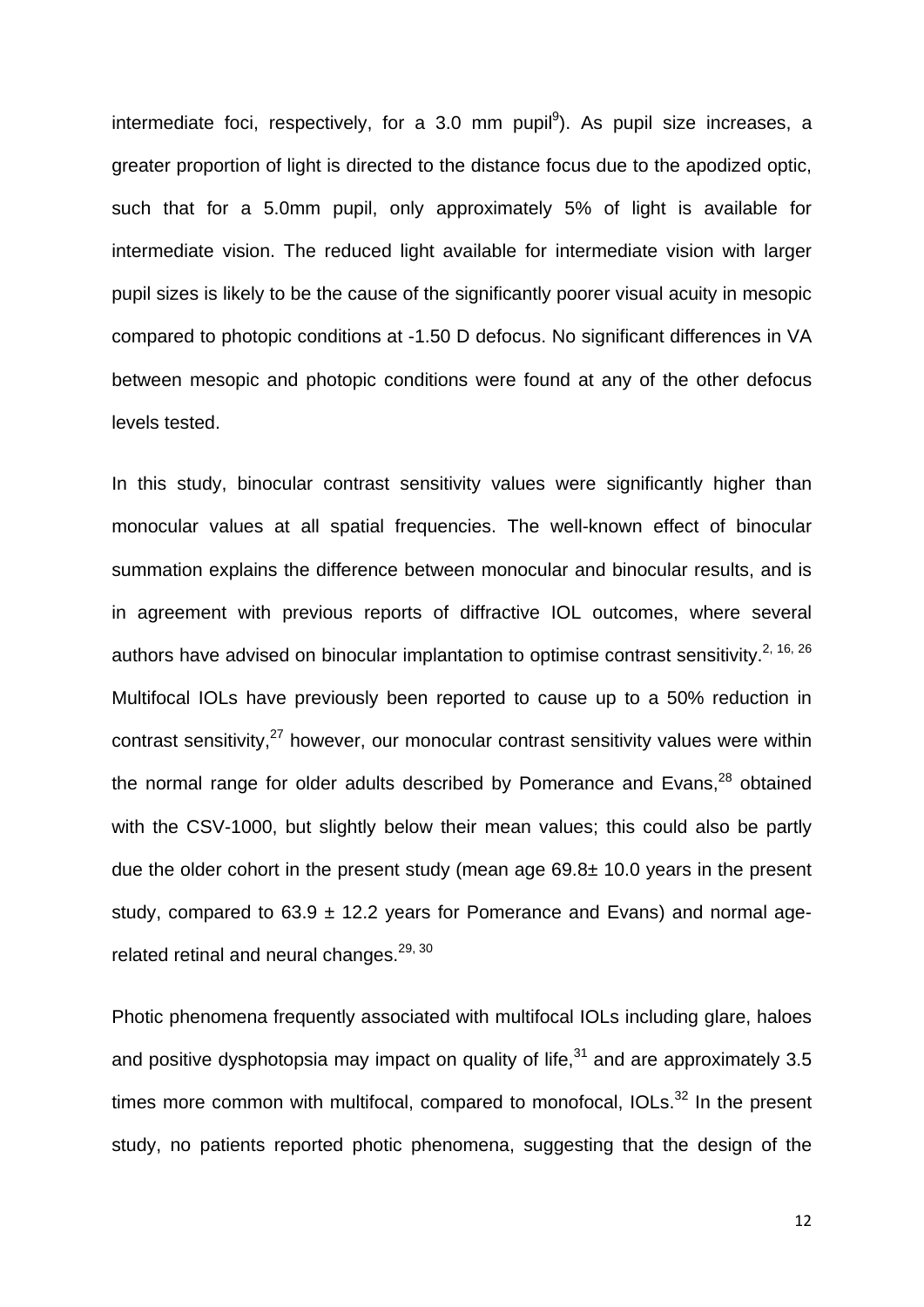FineVision IOL, with increasing far vision dominance as pupil size increases, may be effective in minimizing halos and glare perception. However, our cohort size was limited to 15; a larger scale study would be required to gain a full insight into the frequency of adverse photic phenomena with the FineVision IOL. The mean size of the photopic scotomas (monocular extent from glare source ranged from  $0.6 \pm 0.3$  to 1.1  $\pm$  0.2 degrees) measured in the present study compares favourably with previous measures using the same technique, on patients implanted with a multifocal and an accommodating IOL design *[Berrow, EJ et al. Binocular visual outcome of combining a segmented multifocal with an accommodating intraocular lens.Presented at the Association for Research in Vision and Ophthalmology. 7th May 2012, Fort Lauderdale, FL]*.

Subjective satisfaction with unaided near vision, as measured with the NAVQ questionnaire, was high in the present study (mean  $15.9 \pm 10.7$  Logits). The NAVQ<sup>17</sup> test is designed to allow a more standardized comparison of presbyopia correction strategies, by questioning patients on their ability to perform common near tasks such as reading post and seeing the display on a computer without an additional near vision correction. Rasch scaled scores may range from 0 (no difficulty at all with near vision) to 100 (extreme difficulty with all near tasks), and the mean value obtained with the FineVision trifocal IOL shows a higher level of patient satisfaction with near vision than reported by Buckhurst *et al*.<sup>17</sup> for other multifocal (mean 18.9 ± 13.2 Logits) and accommodating (mean  $34.2 \pm 12.1$  Logits) IOLs. The NAVQ includes questions relating to intermediate-distance visual function e.g. using a computer and performing hobbies such as gardening or playing cards; the improved score with the FineVision compared to other presbyopia-correcting IOLs may be due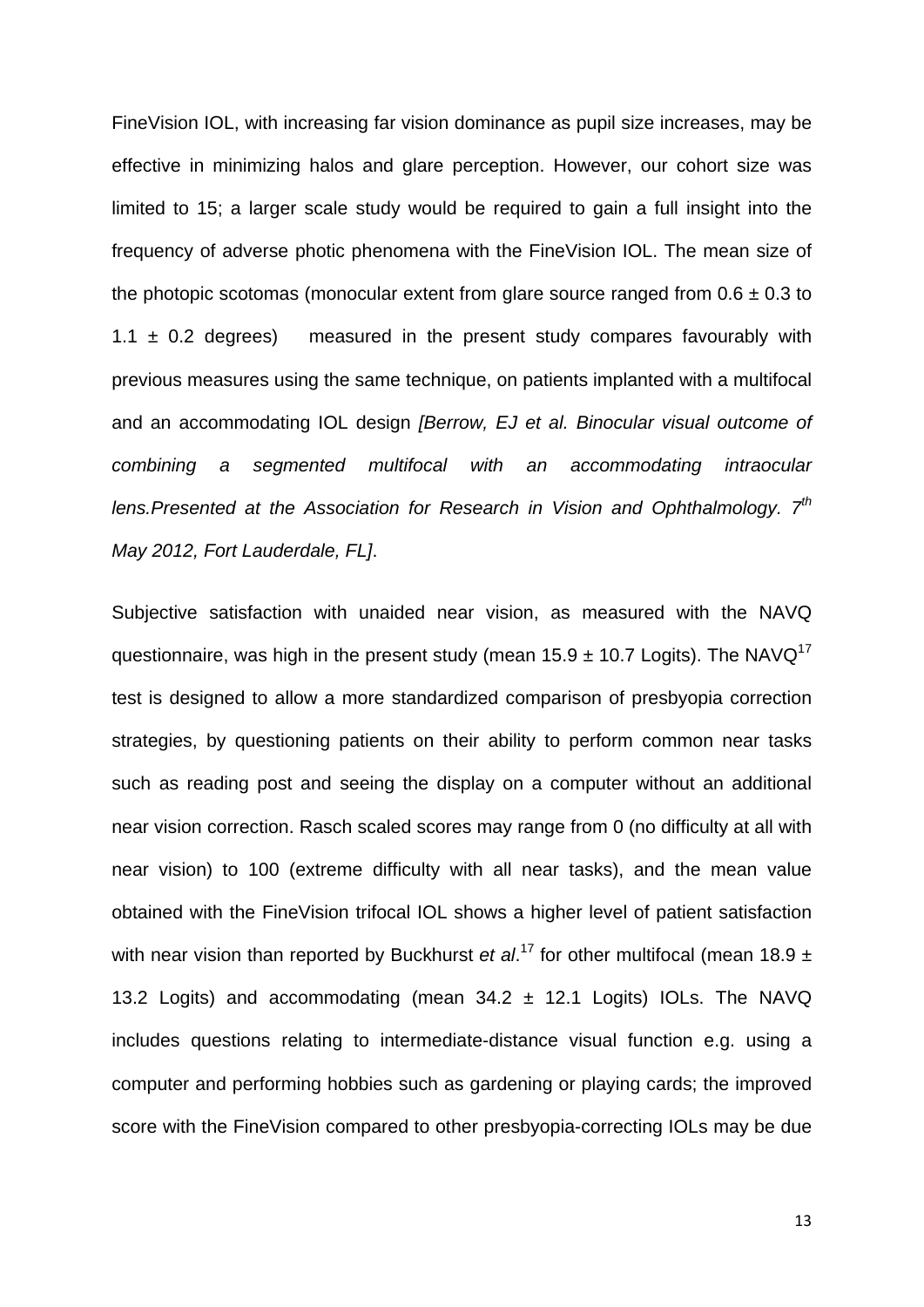in part to improved intermediate visual ability provided by the 1.75 D intermediate add power.

In conclusion, the FineVision trifocal IOL provides a good standard of distance vision acuity and intermediate/ near visual function, as demonstrated by defocus curve testing. The increasing far vision dominance of the IOL as pupil size increases may be effective at reducing photic phenomena frequently associated with multifocal IOLs. Near vision satisfaction amongst this cohort of bilaterally-implanted patients was high, which along with the clinical measures, suggests that the FineVision IOL is an effective method of providing good distance, near and intermediate visual ability.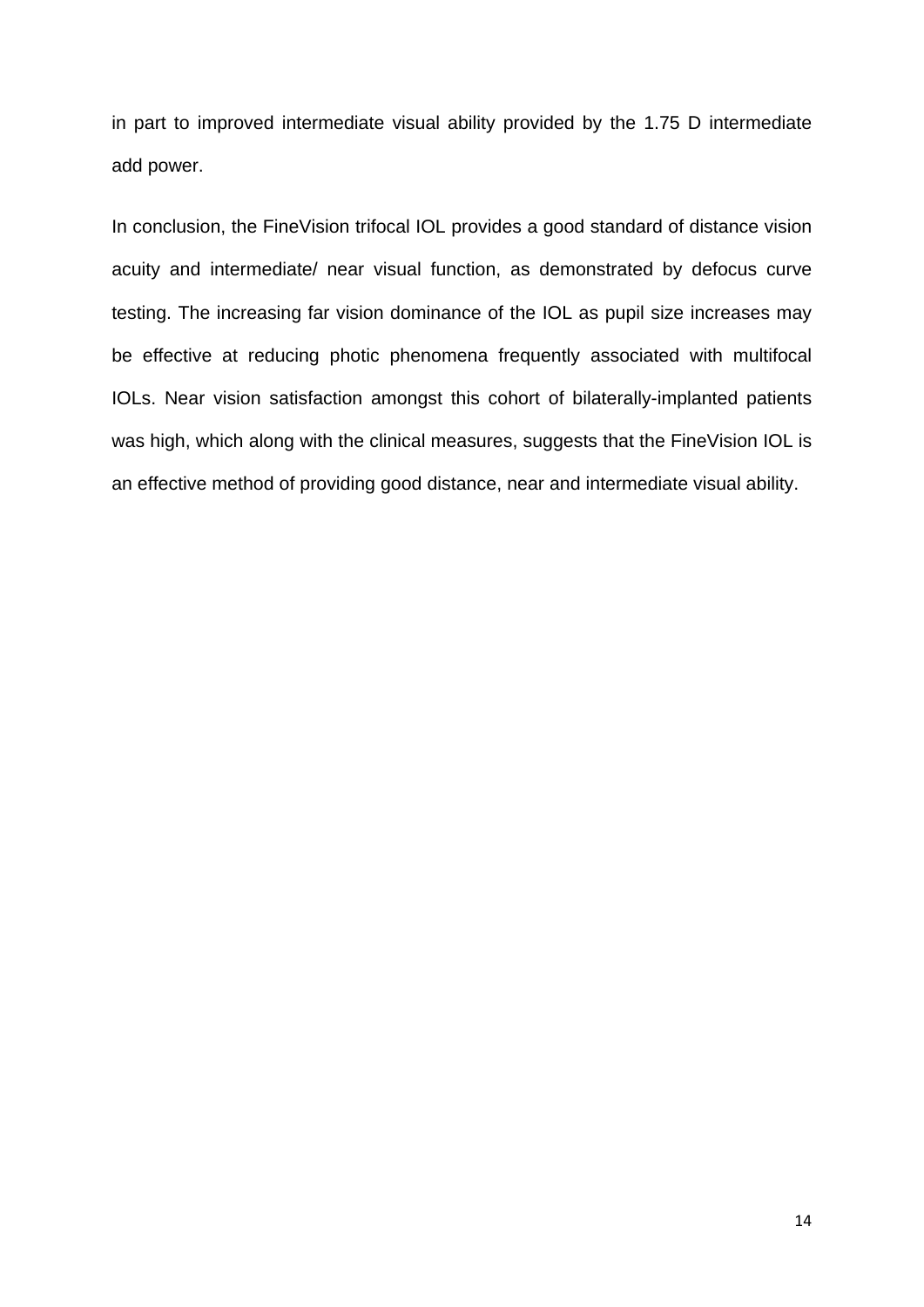**What was known:** Bifocal diffractive intraocular lenses (IOLs) can provide good unaided distance and near acuity, but intermediate vision may be poorer. Multifocal IOLs are also associated with frequent complaints of dysphotopsia.

**What this paper adds:** Bilateral implantation of the new FineVision trifocal diffractive IOL can provide an extended range of clear vision, with high levels of patient satisfaction relating to unaided near vision and no reports of dysphotopsia amongst this cohort.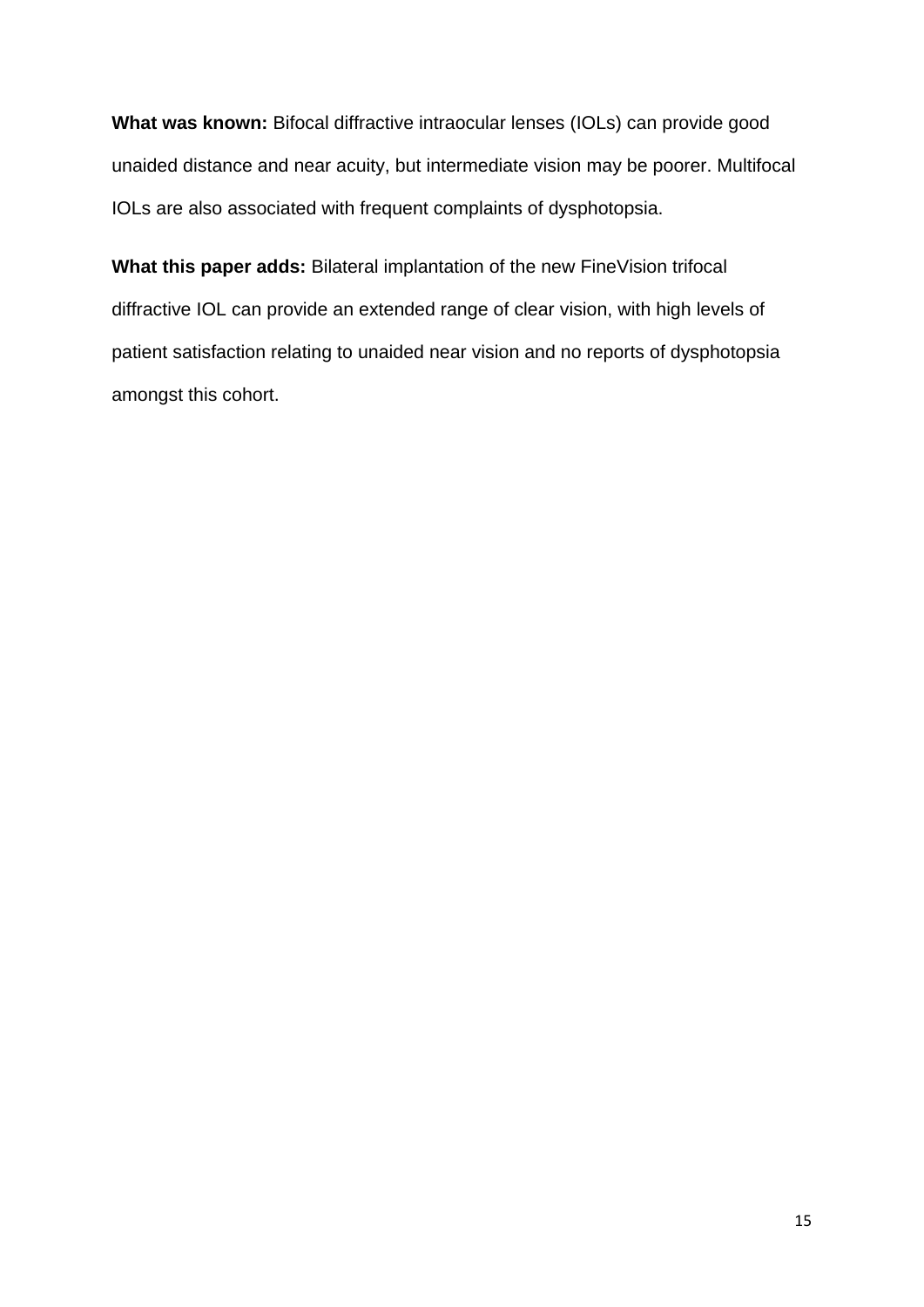#### **REFERENCES**

- 1. Zhang F, Sugar A, Jacobsen G, and Collins MJ, Visual function and spectacle independence after cataract surgery: Bilateral diffractive multifocal intraocular lenses versus monovision pseudophakia*.* Journal of Cataract and Refractive Surgery, 2011. **37**: 853-858.
- 2. Fernández-Vega L, Alfonso JF, Begoña Baamonde M, and Montés-Micó R, Symmetric bilateral implantation of a distance-dominant diffractive bifocal intraocular lens*.* Journal of Cataract and Refractive Surgery, 2007. **33**: 1913- 1917.
- 3. Davison JA and Simpson MJ, History and development of the apodized diffractive intraocular lens*.* Journal of Cataract and Refractive Surgery, 2006. **32**: 849-858.
- 4. Alfonso JF, Fernández-Vega L, Baamonde MB, and Montés-Micó R, Correlation of pupil size with visual acuity and contrast sensitivity after implantation of an apodized diffractive intraocular lens. Journal of Cataract and Refractive Surgery, 2007. **35**: 885-892.
- 5. Alió JL, Elkady B, Ortiz D, and Bernabeu G, Clinical outcomes and intraocular optical quality of a diffractive multifocal intraocular lens with asymmetrical light distribution. Journal of Cataract and Refractive Surgery, 2008. **34**: 942-948.
- 6. Blaylock JF, Si Z, and Vickers C, Visual and refractive status at different focal distances after implantation of the ReSTOR multifocal intraocular lens. Journal of Cataract and Refractive Surgery, 2006. **32**: 1464-1473.
- 7. Pepose JS, Qazi MA, Davies J, Doane JF, Loden JC, Sivalingham V, and Mahmoud AM, Visual performance of patients with bilateral vs combination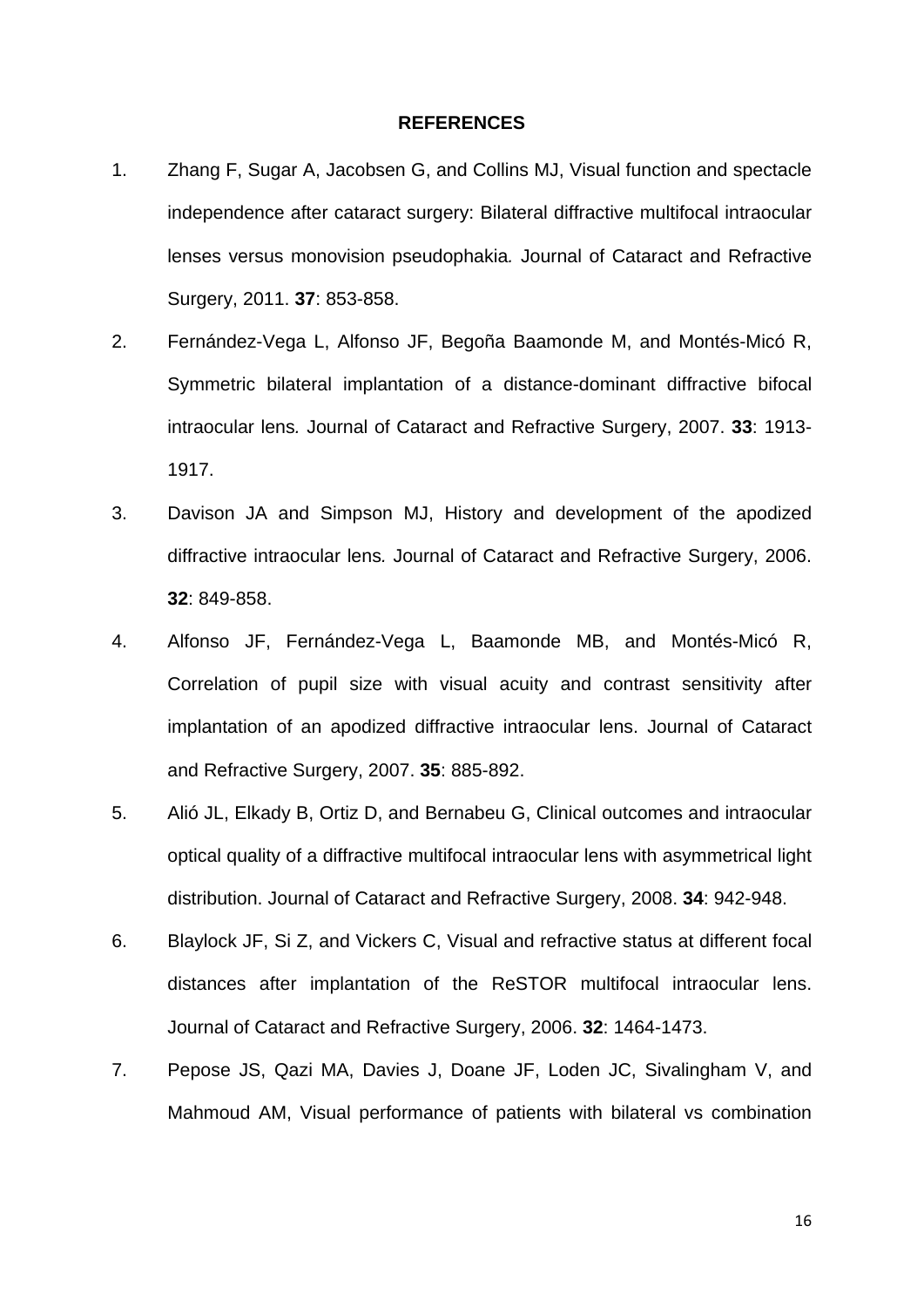Crystalens, ReZoom and ReSTOR intraocular lens implants. American Journal of Ophthalmology, 2007. **144**: 347-357.

- 8. Hütz WW, Eckhardt H, Röhrig B, and Grolmus R, Intermediate vision and reading speed with Array, Tecnis and ReSTOR intraocular lenses. Journal of Refractive Surgery, 2008. **24**: 251-256.
- 9. Gatinel D, Pagnoulle C, Houbrechts Y, and Gobin L, Design and qualification of a diffractive trifocal optical profile for intraocular lenses. Journal of Cataract and Refractive Surgery, 2011. **37**: 2060-2067.
- 10. PhysIOL. FineVision product brochure (2012). Available online at: http://international.physiol.be/\_boutique/Multifocal-IOL/39739-FineVision.html (Accessed  $12^{th}$  September 2012).
- 11. Voskresenskaya A, Pozdeyeva N, Pashtaev N, Batkov Y, Treushnicov V, and Cherednik V, Initial results of trifocal diffractive IOL implantation. Graefes Archives of Clinical and Experimental Ophthalmology, 2010. **248**: 1299-1306.
- 12. Dick HB, Krummenauer F, Schwenn O, Krist R, and Pfeiffer N, Objective and subjective evaluation of photic phenomena after monofocal and multifocal intraocular lens implantation. Ophthalmology, 1999. **106**: 1878-1886.
- 13. Pieh S, Lackner B, Hanselmayer G, Zöhrer R, Sticker M, Weghaupt H, Fercher AF, and Scorpic C, Halo size under distance and near conditions in refractive multifocal intraocular lenses. British Journal of Ophthalmology, 2001. **85**: 816-821.
- 14. Lesieur G, Résultats après implantation d'un implant trifocal diffractif. Journal français d'ophtalmologie, 2012. **35**: 338-342.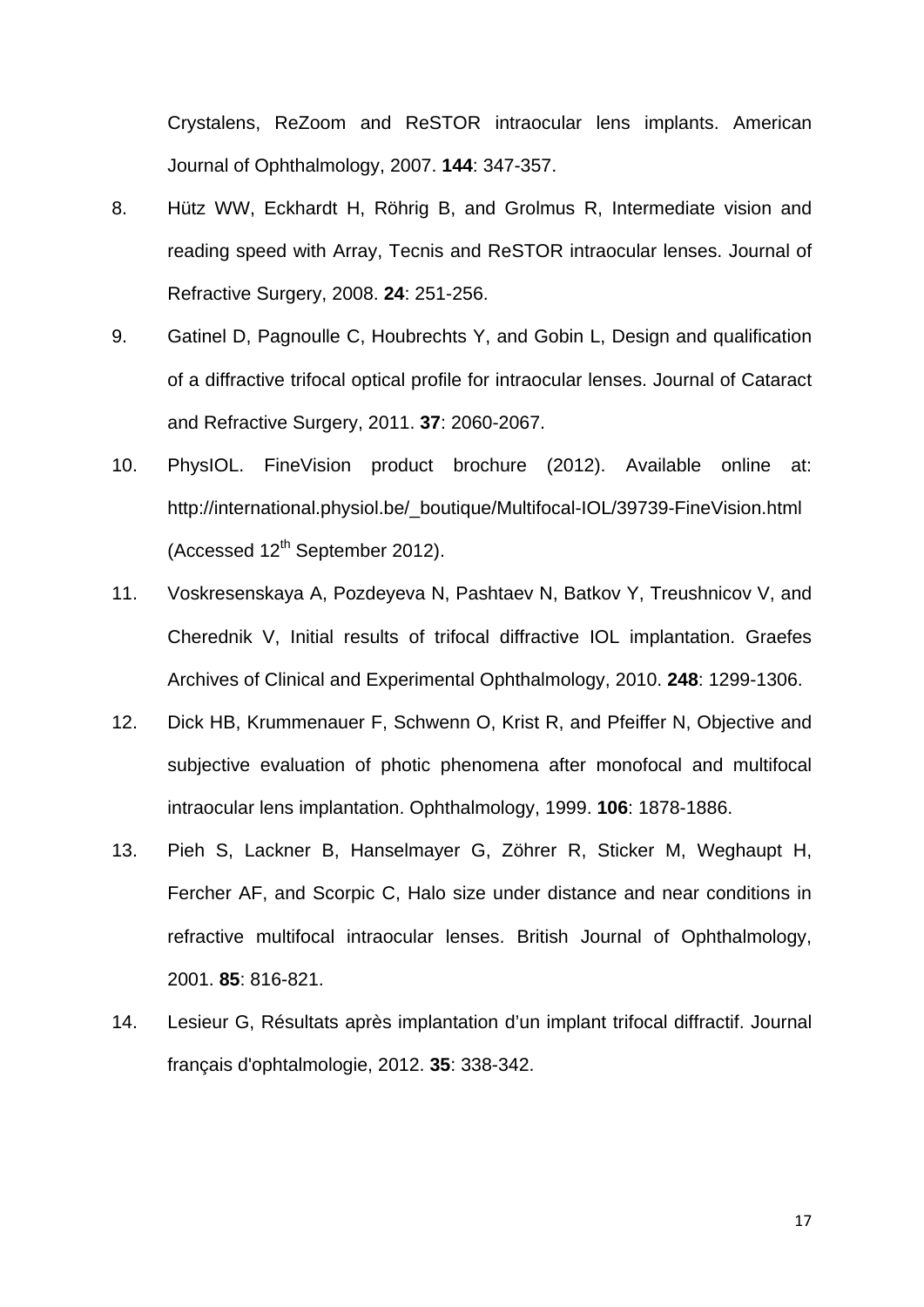- 15. Montés-Micó R, España E, Bueno I, Charman WN, and Menezo JL, Visual performance with multifocal intraocular lenses: mesopic contrast sensitivity under distance and near conditions. Ophthalmology, 2004. **111**: 85-96.
- 16. Jacobi FK, Kammann J, Jacobi KW, Grosskopf U, and Walden K, Bilateral implantation of asymmetrical diffractive multifocal intraocular lenses. Archives of Ophthalmology, 1999. **117**: 17-23.
- 17. Buckhurst PJ, Wolffsohn JS, Gupta N, Naroo SA, Davies LN, and Shah S, Development of a questionnaire to assess the relative subjective benefits of presbyopia correction. Journal of Cataract and Refractive Surgery, 2012. **38**: 74-79.
- 18. Hawker MJ, Madge SN, Baddeley PA, and Perry SR, Refractive expectations of patients having cataract surgery. Journal of Cataract and Refractive Surgery, 2005. **31**: 1970-1975.
- 19. Pager CK, Expectations and outcomes in cataract surgery; a prospective test of 2 models of satisfaction. Archives of Ophthalmology, 2004. **122**: 1788- 1792.
- 20. Muñoz G, Albarrán-Diego C, Ferrer-Blasco T, Sakla HF, and García-Lázaro S, Visual function after bilateral implantation of a new zonal refractive aspheric multifocal intraocular lens. Journal of Cataract and Refractive Surgery, 2011. **37**: 2043-2052.
- 21. Alió JL, Plaza-Puche AB, Piñero DP, Amparo F, Jiménez R, Rodríguez-Prats JL, Javaloy J, and Pongo V, Optical analysis, reading performance, and quality-of-life evaluation after implantation of a diffractive multifocal intraocular lens. Journal of Cataract and Refractive Surgery, 2011. **37**: 27-37.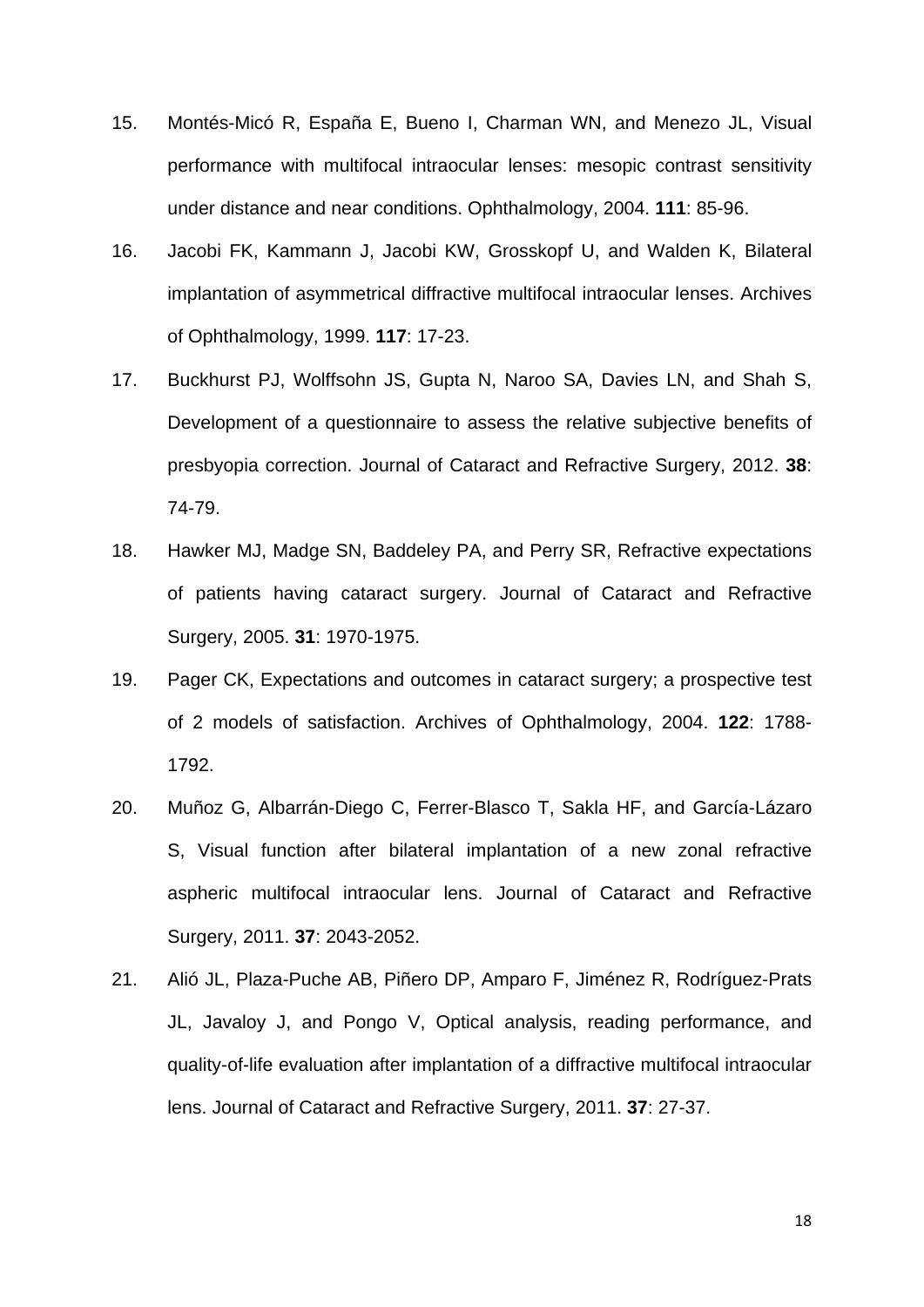- 22. Alfonso JF, Puchades C, Fernández-Vega L, Montés-Micó R, Valcárcel B, and Ferrer-Blasco T, Visual acuity comparison of 2 models of bifocal aspheric intraocular lenses. Journal of Cataract and Refractive Surgery, 2009. **35**: 672- 676.
- 23. Guirao A, González C, Redondo M, Geraghty E, Norrby S and Artal P. Average optical performance of the human eye as a function of age in a normal population. Investigative Ophthalmology and Visual Science, 1999. **40**: 203-213.
- 24. Westcott MC, Tuft SJ and Minassian DC. Effect of age on visual outcome following cataract extraction. British Journal of Ophthalmology, 2000. **84**: 1380-1382.
- 25. Desai P, Minassian DC, Reidy A. National cataract surgery survey 1997–8: a report of the results of the clinical outcomes. British Journal of Ophthalmology, 1999. **83**:1336–1340.
- 26. Schmidinger G, Simader C, Dejaco-Ruhswurm I, Skorpik C, and Pieh S, Contrast sensitivity function in eyes with diffractive bifocal intraocular lenses. Journal of Cataract & Refractive Surgery, 2005. **31**(11): 2076-2083.
- 27. Pieh S, Weghaupt H, and Skorpik C, Contrast sensitivity and glare disability with diffractive and refractive multifical intraocular lenses. Journal of Cataract and Refractive Surgery, 1998. **24**: 659-662.
- 28. Pomerance GN and Evans DW, Test-retest reliability of the CSV-1000 contrast test and its relationship to glaucoma therapy. Investigative Ophthalmology and Visual Science, 1994. **35**: 3357-3361.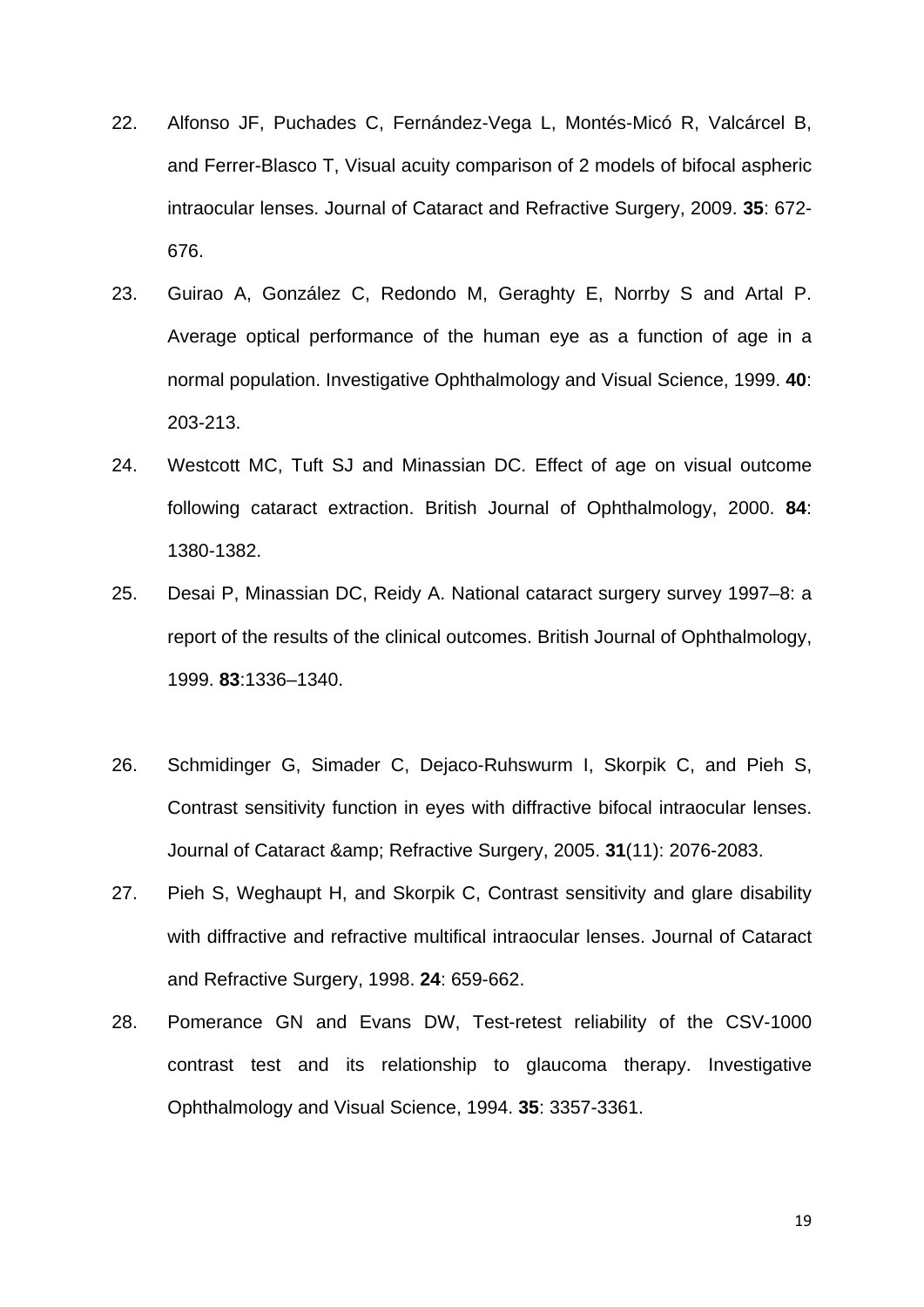- 29. Elliot DB, Contrast sensitivity decline with ageing: a neural or optical phenomenon? Ophthalmic and Physiological Optics, 1987. **7**: 415-419.
- 30. Spear PD, Neural bases of visual deficits during aging. Vision Research, 1993. **33**: 2589-2609.
- 31. Javitt JC and Steinert RF, Cataract extraction with multifocal intraocular lens implantation; a multinational clinical trial evaluating clinical, functional, and quality-of-life outcomes. Ophthalmology, 2000. **107**: 2040-2048.
- 32. Leyland M and Zinicola E, Multifocal versus monofocal intraocular lenses in cataract surgery; a systematice review. Ophthalmology, 2003. **110**: 1789- 1798.